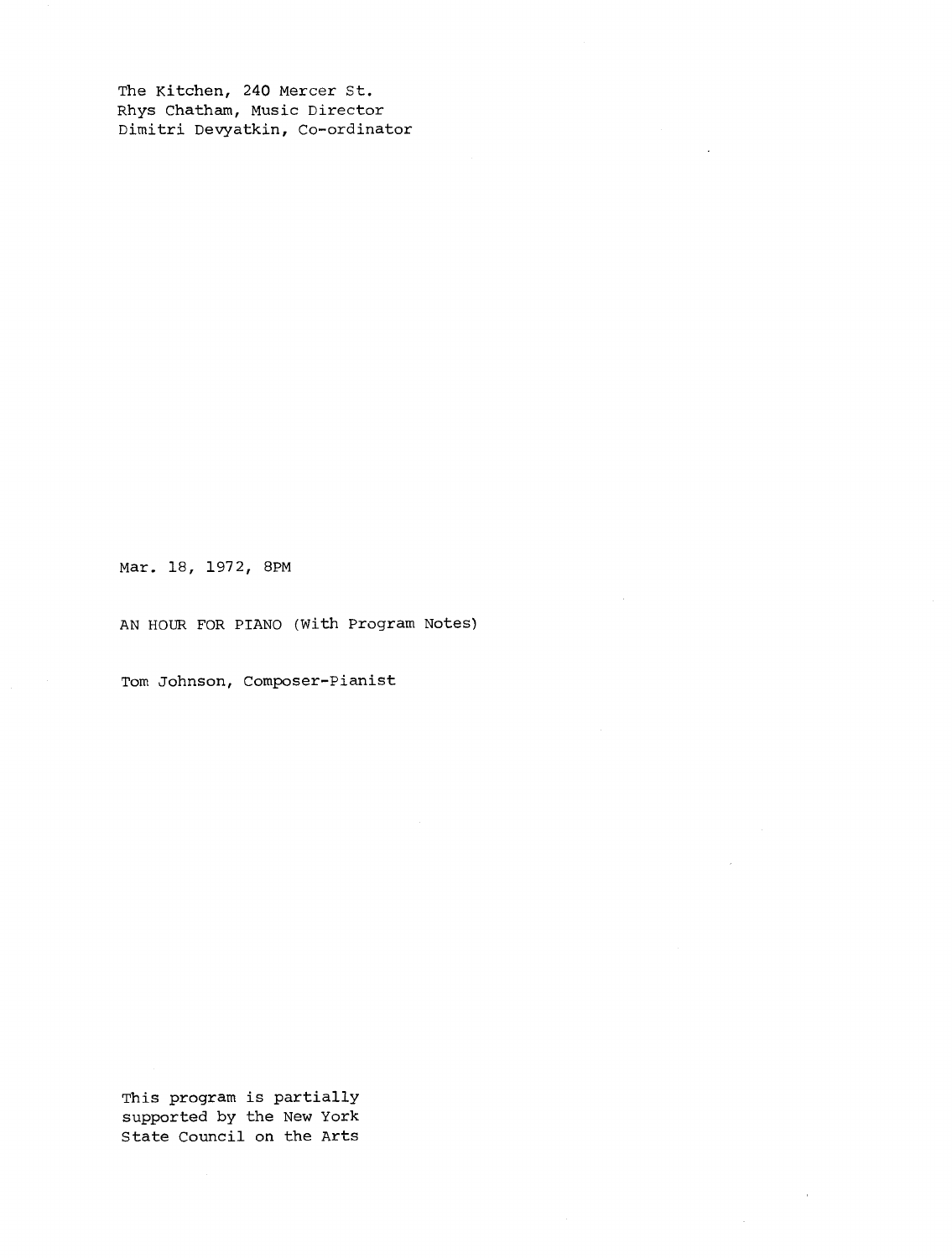## Program Notes

## to be read while hearing

AN HOUR FOR PIANO

by Tom Johnson

It is important that you try not to allow the program notes to distract you from concentrating on the music. They are intended to increase your ability to concentrate on the piece, and not to distract from it. If you find that reading the program notes does not increase your ability to concentrate on the music, you should not read further at this time. Perhaps, at some later time, you will find that reading the program notes will increase your ability to concentrate on the music.

Perhaps you are not sure whether the program notes are helping you to concentrate on the music or not. In order to determine whether they are helping you, you may wish to stop at the end of this paragraph, and see how clearly you can recall the music which you heard while you were reading the paragraph. If you can remember the music clearly, then perhaps the program notes are increasing your ability to concentrate on the music. If you can not remember the music clearly, it is probably because reading the program notes has been distracting you from listening to the music. If they have been distracting you, you should not read further at this time. Perhaps, at some later time, you will find that reading the program notes will increase your ability to concentrate on the music.

This paragraph occurs several times in the program notes. However, it will probably seem different each time, because you will be listening to different music each time. You may find it interesting to compare the effect that the paragraph has when it is read in different musical contexts. Perhaps you will find that sometimes this paragraph increases your ability to concentrate on the music and sometimes it does not. Perhaps it will be more helpful to you on first reading than in later readings. Or perhaps the reverse is true.

You may find it interesting to consider that the form of the piece is determined to a large extent by you, since you are free to read or not read the program notes at any time. If you read the program notes very quickly and do not look at them again, you will hear the piece in one way. If you read very slowly, thinking and listening as you read each sentence, you will hear the piece in a very different way. If you alternate between reading and not reading, you will hear the piece in another way. Many other patterns might be followed. Probably no two people would follow the same pattern. You may find it interesting to consider the pattern you have been following up to this point. Perhaps you will want to continue following the same pattern. Or perhaps you will want to change the pattern.

Perhaps you will find that some sections in the program notes increase your ability to concentrate on the music more than other sections. Perhaps you will find that the program notes increase your ability to concentrate on some sections of the music more than on others. Perhaps you will find that certain sections in the program notes are particularly helpful when read in conjunction with certain sections in the music. Perhaps you will find that the program notes increase your ability to concentrate on the music more when the music is rather constant than when it is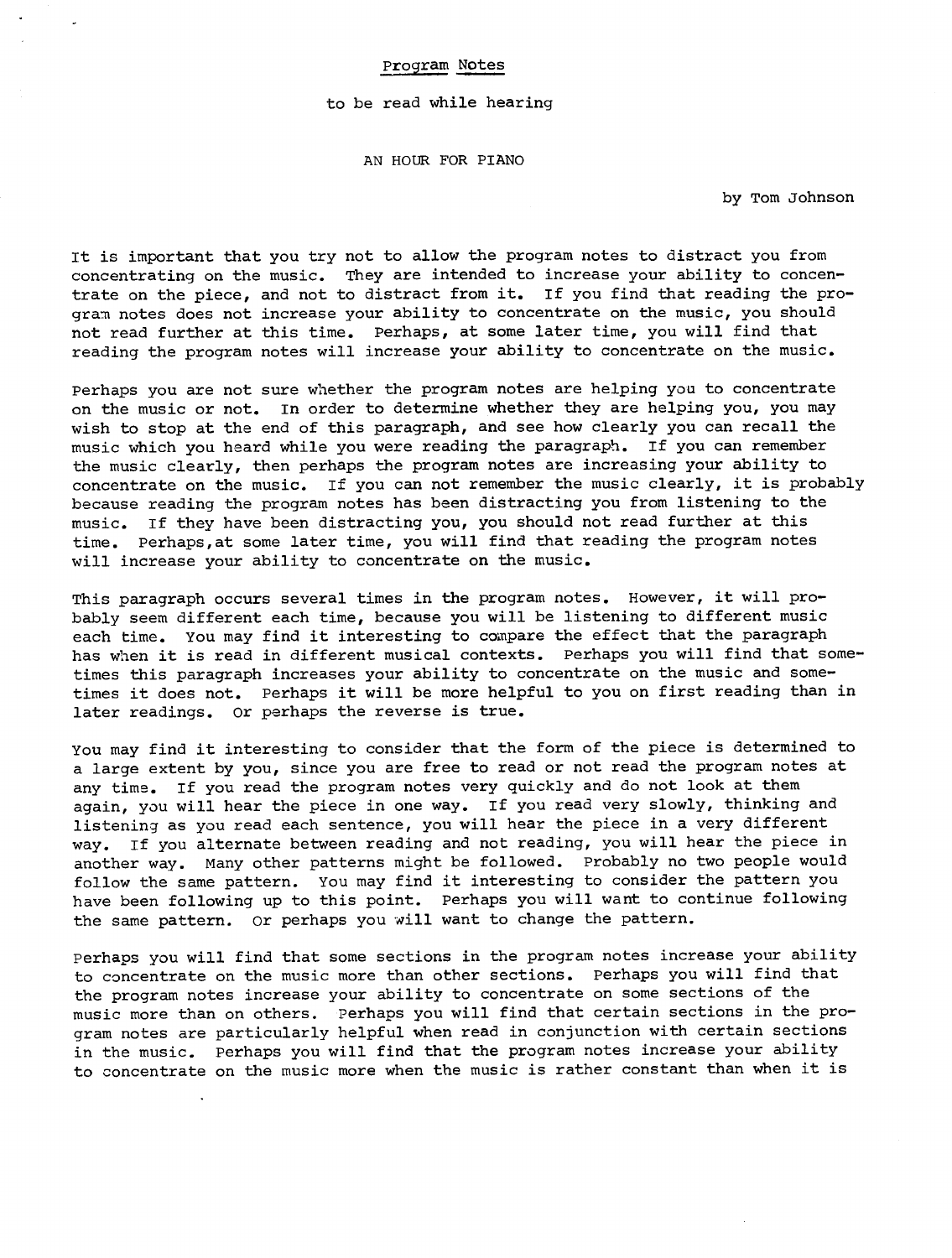changing. Or perhaps the reverse is true. Or perhaps the program notes are about equally helpful, regardless of whether the music is rather constant or whether it is changing. Perhaps you will find that certain sections in the program notes are not at all helpful, when read in conjunction with certain sections in the music .

If reading the program notes is not helping you to concentrate on the music, perhaps you should consider the possibility that you are reading too quickly or too slowly. Perhaps if you read the program notes more quickly or more slowly, they will be more helpful to you in increasing your ability to concentrate on the music. You may also wish to consider that the program notes may be more helpful to you if you do not read them continuously, but in sections. Perhaps if you stop reading from time to time, and listen to the music by itself for a while, you will find that the program notes will be more helpful to you when you return to them. You may also want to consider the length of the piece. The program notes are also rather long, but if you read them at a normal pace you will finish them long before you finish hearing the music. But if you read slowly, or if you stop from time to time, you may finish reading them about the same time the music finishes. You may find that the program notes do not increase your ability to concentrate on the music, regardless of how you read them. In that case, you should not read further at this time. Perhaps, at some later time, you will find that reading the program notes will increase your ability to concentrate on the music .

The music you are now hearing is probably very similar to some section you will hear later. You may find that it is more interesting to you now than it will be later. Or perhaps you will find that it will be more interesting later than it is now.

This paragraph occurs several times in the program notes. However, it will probably seem different each time, because you will be listening to different music each time. You may find it interesting to compare the effect that the paragraph has when it is read in different musical contexts. Perhaps you will find that sometimes this paragraph increases your ability to concentrate on the music and sometimes it does not. Perhaps it will be more helpful to you on first reading than in later readings. Or perhaps the reverse is true.

If you have been reading continuously up to this point, perhaps you should put the program notes down and listen to the music by itself for a while. If you have already done this, you may want to do it again. Perhaps you will find that you are able to concentrate on the music better when you are not trying to read at the same time. Perhaps you will find that you are able to concentrate on the music better when you are reading the program notes .

You may find it interesting to consider how many types of music you have already heard, or will hear. You may also find it interesting to consider how many different topics have been or will be discussed in the program notes. Some people might feel that there are only three different types of things in the music and eight or nine different types of things in the program notes. Some people might feel that there are eight or nine different types of things in the music and only a few different types of things in the program notes. Some people might count the different types of things very differently. Some people will probably have no interest in counting the number of different types of things in the music and in the program notes .

From time to time, you should ask yourself whether or not the program notes have been distracting you from the music. It is important that you try not to allow the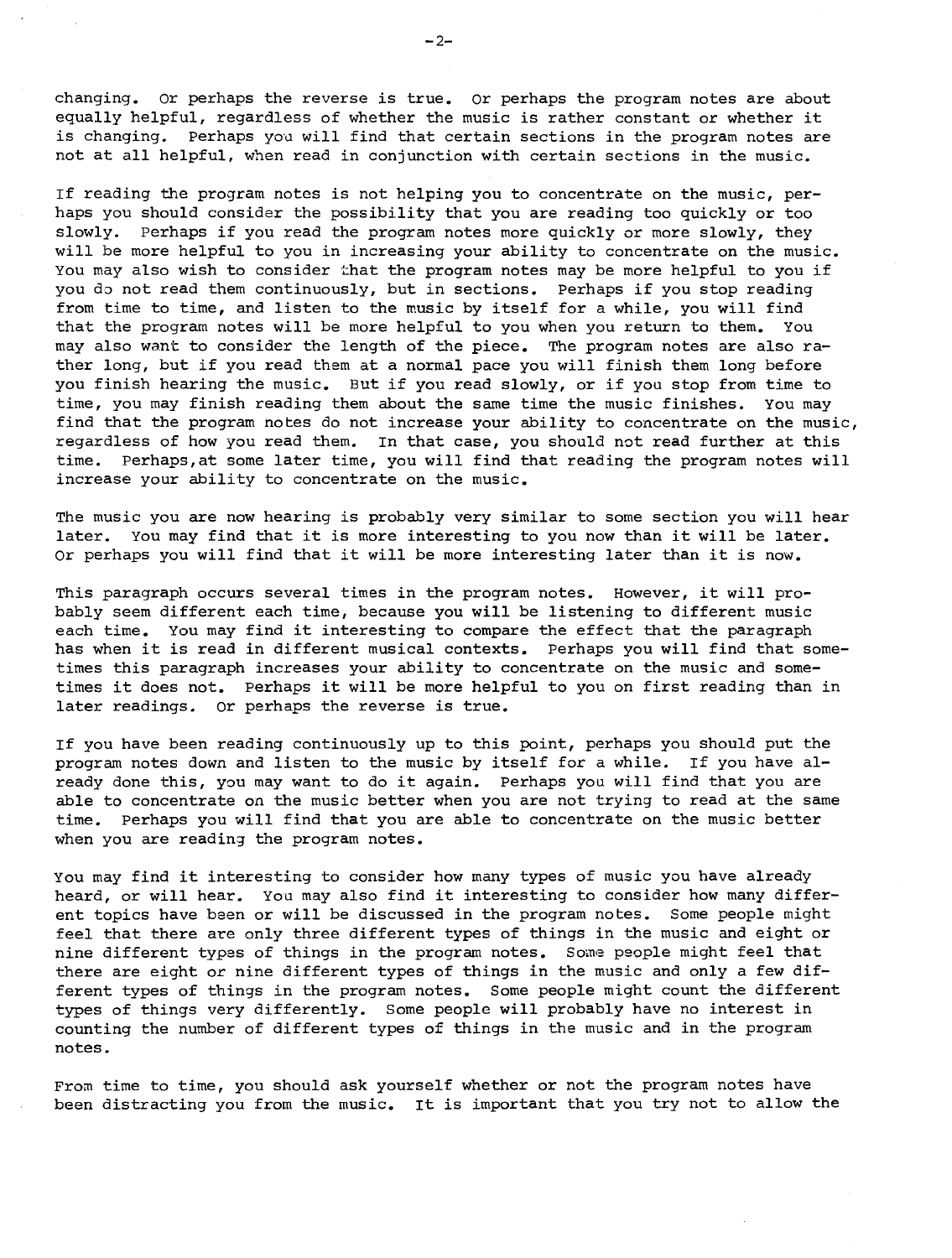program notes to distract you from concentrating on the music, as they are intended to increase your ability to concentrate on the music, and not to distract from it. If you find that attempting to read and listen at the same time is too difficult or too restricting, you should not read further at this time. Perhaps, at some later time, you will find that reading the program notes will increase your ability to concentrate on the music. If you find that the program notes are always distracting and never increase your ability to concentrate on the music, perhaps you will want to forget all about the program notes and never read any further. Or perhaps you will want to forget all about both the program notes and the music, and think about something completely unrelated to either. You may find it interesting to notice what sorts of thoughts cross your mind .

If the music you are now hearing is rather constant, you may find it interesting to consider when it will change. If the music you are now hearing seems to be changing, you may find it interesting to consider when it will begin to sound rather constant again. Perhaps you feel that the music is always rather constant. Or perhaps you feel that the music is always changing. Some people will probably have no interest in making such comparisons .

You may find that the music is distracting you from the program notes, and that you are not comprehending all the ideas you are reading. That is not important, since the program notes are intended to increase your ability to concentrate on the music and are not that important in themselves. But if you find that the program notes are distracting you from the music, you should not read further at this time. Perhaps, at some later time, you will find that reading the program notes will increase your ability to concentrate on the music .

The music you are now hearing is probably very similar to some section you will hear later. It may also be very similar to some section you have already heard. You may find that it is more interesting to you now than it will be later or than it was before. Perhaps it is less interesting to you now than it was or will be at some other time .

If the program notes are distracting you from the music, it may be because you are reading too slowly or too quickly. Perhaps, if you read more slowly or more quickly, the program notes will increase your ability to concentrate on the music. You may also wish to consider the length of the piece. You should be able to estimate roughly how long it will take you to finish reading them at your present rate, and about how much music will be left after you finish the program notes. Since you will probably not feel like rereading any of the program notes, you may wish to pace yourself so that you finish reading them about the same time the music finishes. Or perhaps you will want to finish the program notes and then listen to the music by itself. It is important to remember that the form of the piece is determined to a large extent by you.

This paragraph occurs several times in the program notes. However, it will probably seem different each time, because you will be listening to different music each time. You may find it interesting to compare the effect that the paragraph has when it is read in different musical contexts. Perhaps you will find that sometimes this paragraph increases your ability to concentrate on the music and sometimes it does not. Perhaps it will be more helpful to you on first reading than in later readings. Or perhaps the reverse is true.

Perhaps you will find that some sections in the program notes distract you from listening to the music more than other sections. You may find it interesting to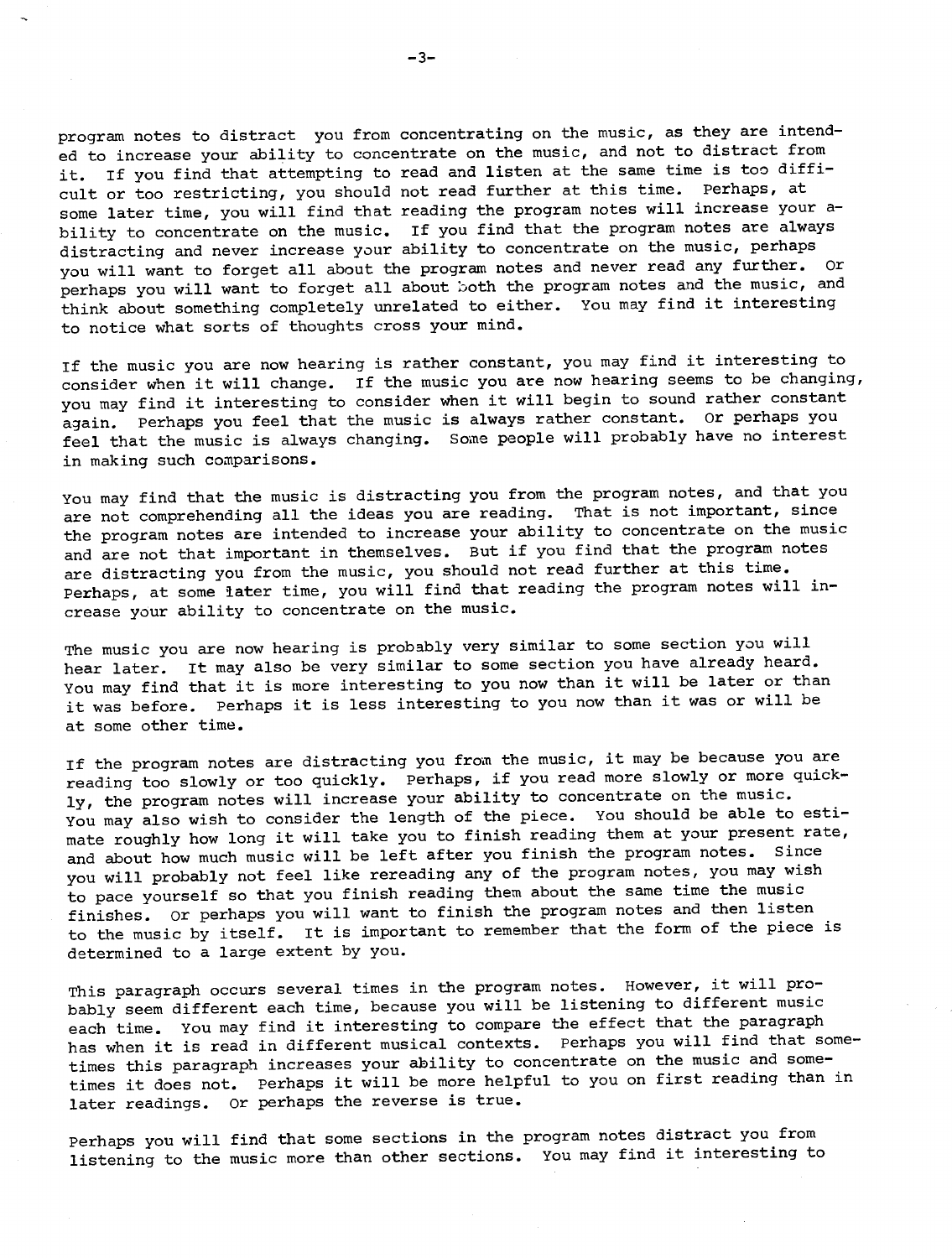consider which sections are the most distracting. Perhaps you will find that some sections in the music interest you more than other sections, regardless of what you may be reading in the program notes. You may find it interesting to consider which sections these are. Perhaps you concentrate on the music more when it is rather constant than when it is changing. Or perhaps the reverse is true. Perhaps you feel that the music is always rather constant. Perhaps you feel that the music is always changing. Some people will probably have no interest in making such comparisons .

It is important to remember that the program notes are intended to increase your ability to concentrate on the music, and not to distract from it. If you find it too difficult or too restricting to read and listen at the same time, you should not read further at this time. Perhaps, at some later time, you will find that reading the program notes will increase your ability to concentrate on the music .

If you are not sure whether the program notes are helping you to concentrate on the music or not, you may wish to stop at the end of this paragraph, and see how clearly you can remember the music which you heard while you were reading the paragraph . Since this same procedure was suggested earlier in the program notes, you may find it interesting to compare your ability to remember the music now with your ability to remember the music then. Perhaps you will be able to remember the music which goes with this paragraph better than you were able to remember the music which went with that earlier paragraph. Perhaps you were able to remember the music better when you read the earlier paragraph.

If you have been reading continuously up to this point, you should consider putting the program notes down and listening to the music by itself for a while. Perhaps you will find that you are better able to concentrate on the music when you are not attempting to read the program notes at the same time. Perhaps you will find that the program notes were increasing your ability to concentrate on the music, and that you will not be able to concentrate on the music as well when you are not reading the program notes. If you are able to concentrate on the music better when you are not reading the program notes, you should not read further at this time. Perhaps, at some later time, you will find that reading the program notes will increase your ability to concentrate on the music. If you find that the program notes are always distracting, you may not want to read the remaining paragraphs at all.

It is important to remember that the form of the piece is determined to a large extent by you, since you are free to read or not read the program notes at any time. If you have been alternating between reading and not reading, you have been hearing the piece in one way. If you have been reading continuously up to this point, you have been hearing the piece in another way. If you are now reading more quickly or more slowly than when you began, that too would affect the way you have been hearing the piece. Perhaps you will want to continue reading the program notes in the same way. Or perhaps you will want to change the pattern.

The following paragraph has already occurred in the program notes three times. Perhaps the idea of reading it a fourth time will not appeal to you. If so, you may want to read it very quickly this time. Or perhaps you will want to skip it entirely. But if the idea of reading it a fourth time does not seem too difficult or too restricting, you may want to read it again in much the same way you read it before. Perhaps, since you are now very familiar with it, you will find that it does not distract you from the music as much as it did before. Or perhaps you will